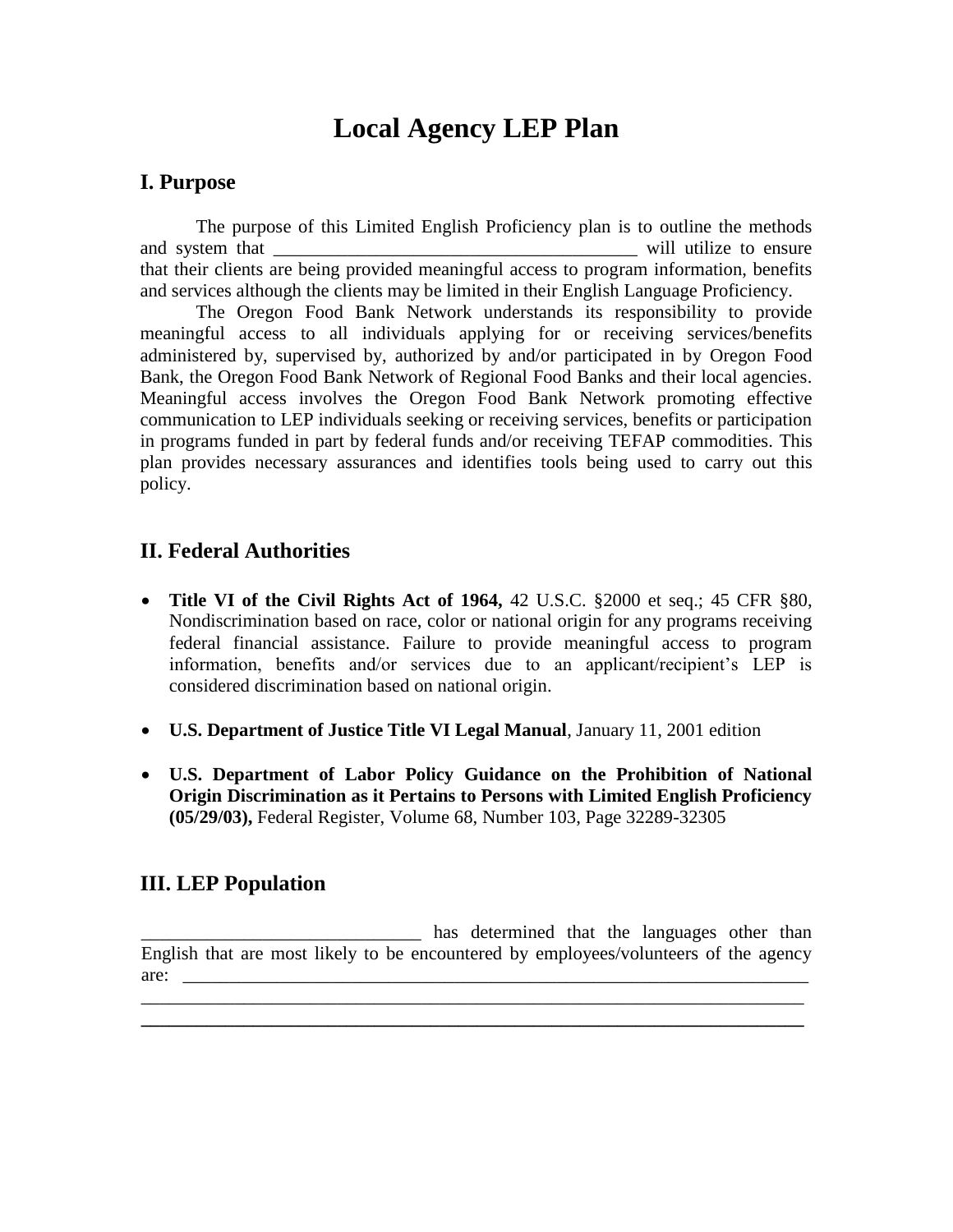## **IV. Plan for Providing Services to LEP Population**

(Check any that are applicable and specify where necessary)

| Bi-lingual Employees/Volunteers                           |
|-----------------------------------------------------------|
| Volunteer Interpreters                                    |
| <b>Intake Cards</b>                                       |
| Allow client to shop/visually select food items           |
| <b>Telephone Interpreting Services</b>                    |
| Name of Service<br>Agreement with Educational Institution |
| Name of Institution                                       |
| Written materials translated into multiple languages      |
| Other                                                     |
|                                                           |

### **V. Plan for Providing Outreach to LEP Population**

(Check any that are applicable and specify where necessary)



Brochures/ Flyers



Local Newspaper/Radio